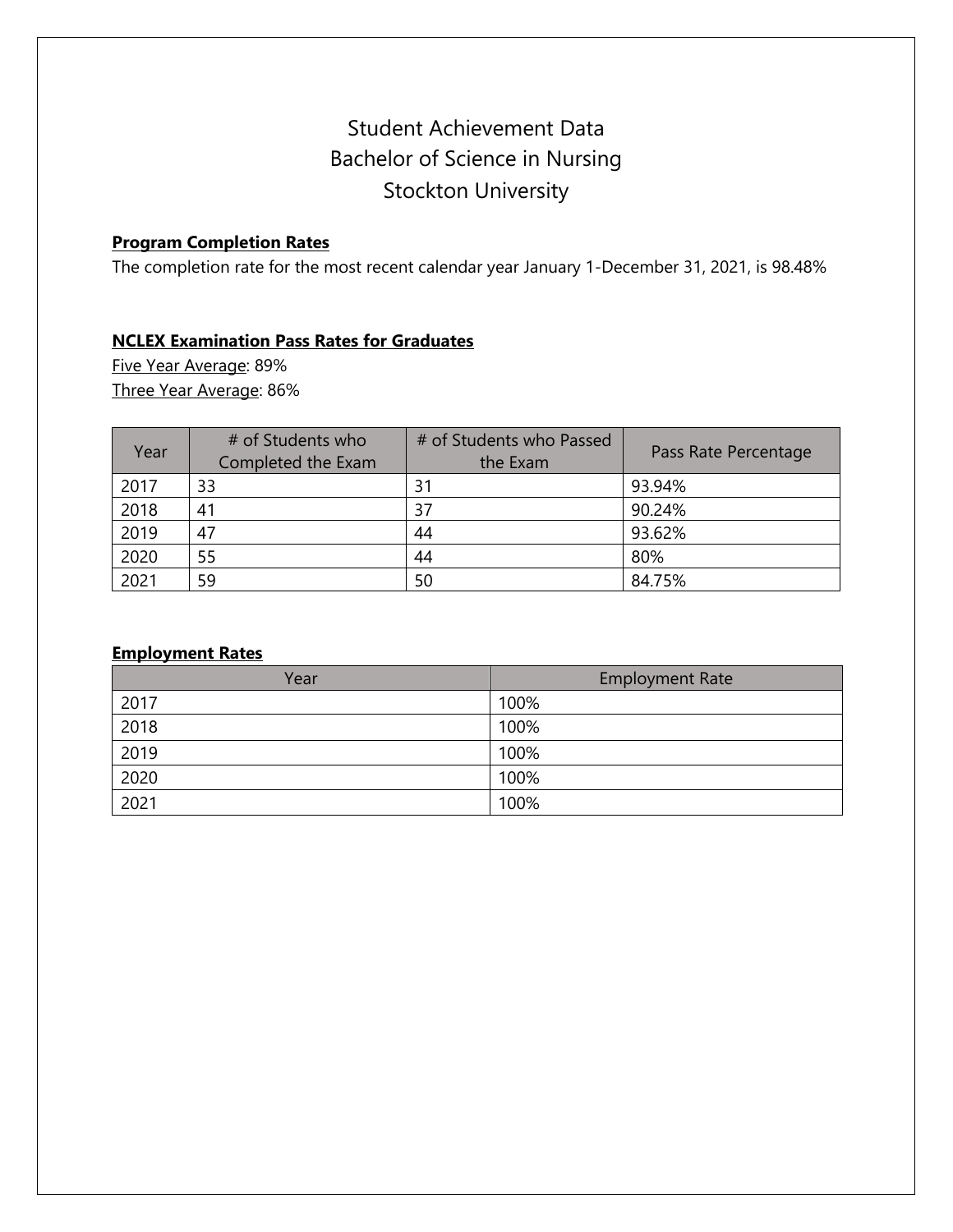## Student Achievement Data Master of Science in Nursing and Post-Master's Certificate Program Stockton University

### **Program Completion Rates**

The completion rate for the most recent calendar year January 1-December 31, 2021 for the Adult Gerontology Primary Care program is 90%. The completion rate for the most recent calendar year January 1-December 31, 2021 for the Family Nurse Practitioner program is 100%.

### **Certifying Examination Pass Rates for Graduates**

Five Year Average: 100% Three Year Average: 100%

| Year | # of Students who<br>Completed the Exam | # of Students who Passed<br>the Exam | Pass Rate Percentage |
|------|-----------------------------------------|--------------------------------------|----------------------|
| 2017 | b                                       | 6                                    | 100                  |
| 2018 | 12                                      | 12                                   | 100                  |
| 2019 | q                                       | q                                    | 100                  |
| 2020 | 10                                      | 10                                   | 100                  |
| 2021 | q                                       | q                                    | 100                  |

#### **Employment Rates**

| Year | <b>Employment Rate</b> |
|------|------------------------|
| 2017 | 100%                   |
| 2018 | 100%                   |
| 2019 | 100%                   |
| 2020 | 100%                   |
| 2021 | 100%                   |